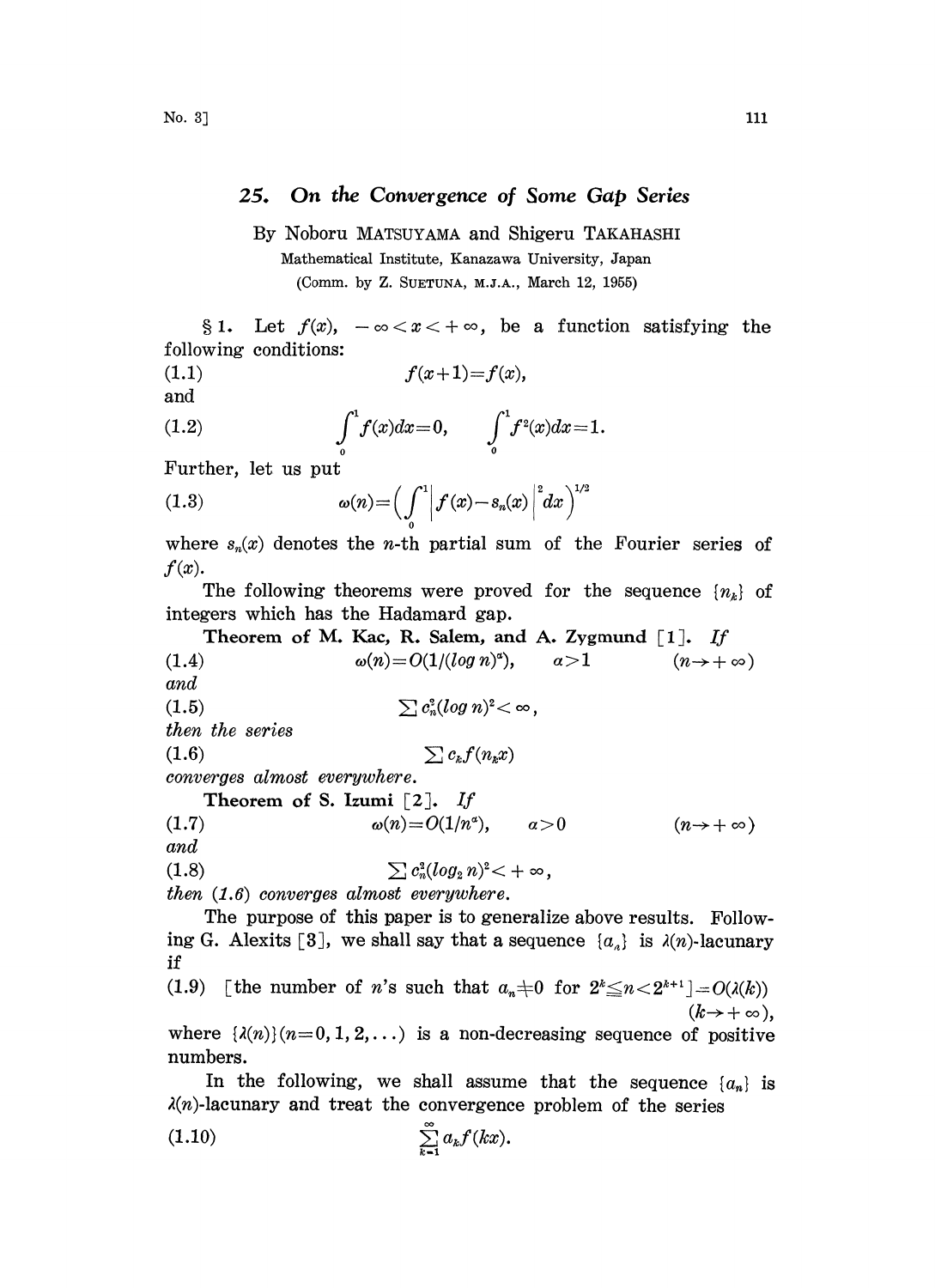In  $\S$   $3-5$ , we prove the following theorems.

Theorem 1. If  $(1.4)$  is satisfied and

(1.11) 
$$
\sum_{n=1}^{\infty} \lambda(n) \sum_{k=2^n}^{2^{n+1}-1} a_k^2 < +\infty,
$$

then the almost everywhere  $(C, 1)$  summability of  $(1.10)$  implies the almost everywhere convergence of  $(1.10)$ .

Theorem 2. If  $(1.4)$  is satisfied and

(1.12) 
$$
\sum_{n=1}^{\infty} \lambda(n) (\log n)^2 \sum_{k=2^n}^{2^{n+1}-1} a_k^2 < +\infty,
$$

then (1.10) converges almost everywhere.

Theorem 3. If  $(1.7)$  is satisfied and

(1.13) 
$$
\sum_{n=1}^{\infty} \lambda(n) (\log_2 n)^2 \sum_{k=2^n}^{2^{n+1}-1} a_k^2 < +\infty,
$$

then (1.10) converges almost everywhere.

 $\S 2.$  Lemma 1. If  $(1.4)$  is satisfied, then for any i and j such that  $2^n \leq i < 2^{n+1}$ ,  $2^{n+k} \leq j < 2^{n+k+1}$ , we have

(2.1) 
$$
\left| \int_0^1 f(it) f(jt) dt \right| = O\left(\frac{1}{k^a}\right) \qquad (k \to +\infty).
$$

**Proof.** This is Lemma 1,  $\lceil 2 \rceil$ .

For the convenience, we put

$$
(2.2) \t\t T_k(x) = \sum_{i=2^k} 2^{k+1} a_i f(ix), \t b_k^2 = \sum_{i=2^k} 2^{k+1} a_i^2.
$$

Lemma 2. If  $(1.4)$  is satisfied, then

$$
(2.3) \qquad \qquad \int_{0}^{1} \left(\sum_{k=0}^{n} T_k(x)\right)^2 dx \leq A \sum_{k=0}^{n} \lambda(k) b_k^3,
$$

and

$$
(2.4) \qquad \qquad \int\limits_{0}^{1} \max_{0 \leq j \leq n} \left( \sum\limits_{k=0}^{j} T_k(x) \right)^2 dx \leq A (\log n)^2 \sum\limits_{k=0}^{n} \lambda(k) b_k^2.
$$

**Proof.** We have  

$$
\int_{0}^{1} \left(\sum_{k=0}^{n} T(x)\right)^{2} dx = \sum_{k=0}^{n} \int_{0}^{1} T_{k}^{2}(x) dx + 2 \sum_{0 \le k < k' \le n} \int_{0}^{1} T_{k}(x) T_{k'}(x) dx = I_{1} + 2I_{2}.
$$

From (2.2), we have  $|I_1| \leq \sum_{k=0}^{n} \lambda(k) b_k^3$ , and, by (2.1)

$$
(2.5) \qquad \left| \int_{0}^{1} T_{k}(x) T_{k'}(x) dx \right| = \left| \sum_{i=k}^{2^{k+1}-1} \sum_{j=k'}^{2^{k+1}-1} a_{i} a_{j} \int_{0}^{1} f(ix) f(jx) dx \right|
$$
  

$$
\leq \frac{A}{(k'-k)^{2}} \sum_{i=2^{k}}^{2^{k+1}-1} |a_{i}| \sum_{j=2^{k'}}^{k'+1}-1 |a_{j}| \leq \frac{A}{(k'-k)^{2}} b_{k} b'_{k} (\lambda(k)\lambda(k'))^{1/2}.
$$
  
Hence, we have

Hence, we have

$$
|\,I_{\scriptscriptstyle 2}\,|\leqq A\hspace{-0.4cm}\sum_{\scriptscriptstyle 0\leq k\leq\kappa'\leq n}\frac{1}{(k'-k)^{^a}}b_kb_{k'}(\lambda(k)\lambda(k'))^{1/2}\leqq A\sum_{k=0}^n\lambda(k)b_k^3.
$$

Thus (2.8) is proved,.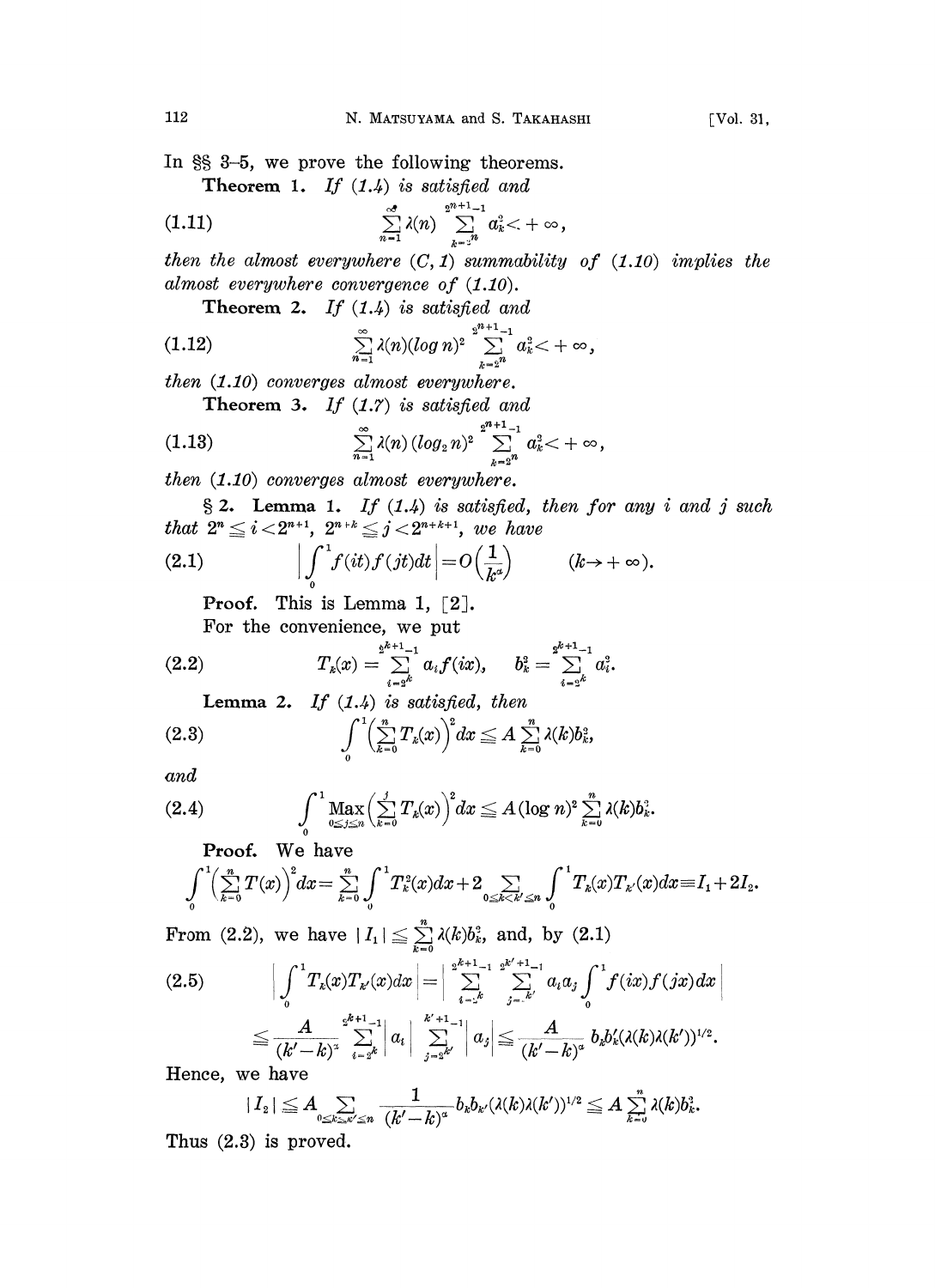$(2.4)$  is an analogue of the Menchoff's lemma  $[4]$ . Proof runs on the similar lines as this. The difference lies in the point that the Bessell's inequality is replaced by (2.3).

§ 3. Proof of Theorem 1. Let us put  $\tau_n(x) = S_{2^n-1}(x) - \sigma_2 n_{-1}(x)$ . where  $S_n(x)$  and  $\sigma_n(x)$  denote the *n*-th partial sum and  $(C, 1)$  mean of the series  $(1.10)$  respectively. By  $(2.3)$  and  $(1.11)$  we have

$$
\begin{aligned}&\sum_{n=1}^{\infty}\int^{1} \tau^{2}_{n}(x) dx=\sum_{n=1}^{\infty}\frac{1}{(2^{n}-1)^{2}}\int^{1}\Big[\sum_{k=1}^{2^{n}-1}(k-1)a_{k}f(kx)\Big]^{2}dx\\ &\leq A\sum_{n=1}^{\infty}\frac{1}{2^{2n}}\sum_{k=1}^{n-1}\lambda(k)\sum_{m=2^{k}}^{2^{k+1}-1}a_{m}^{2}(m-1)^{2}\leq A\sum_{k=1}^{\infty}\lambda(k)\sum_{m=2^{k}}^{2^{k+1}-1}a_{m}^{2}(m-1)^{2}\sum_{n=k+1}^{\infty}\frac{1}{2^{2n}}\\ &\leq A\sum_{k=1}^{\infty}\lambda(k)b_{k}^{2}<+\infty\,.\end{aligned}
$$

This shows that the almost everywhere convergence of  $\sigma_2^{n}$ -1(x) implies that of  $S_{2^{n}-1}(x)$ . We have

$$
\int\limits_{0}^{1}\max_{x^{n}\leqslant m<2^{n+1}}\Bigl(\sum\limits_{k=2^{n}}^{m}a_{k}f(kx)\Bigr)^{2}\,dx\leq \int\limits_{0}^{1}\Bigl(\sum\limits_{k=2^{n}}^{2^{n+1}-1}\Bigl|a_{k}f(kx)\Bigr|\Bigr)^{2}\,dx\leq \lambda(n)b_{n}^{2},
$$
d then, by (1.11),

and then, by (1.11),

$$
\sum_{n=1}^{\infty}\int_{0}^{1}\max_{z^{n}\leq m<2^{n+1}}\left(\sum_{k=2^{n}}^{m}a_{k}f(kx)\right)^{2}dx<+\infty.
$$

Thus the theorem is proved.

4. Proof of Theorem 2. From the preceding proof, it is .sufficient to prove that the sequence

$$
\sum_{k=0}^n T_k(x) = S_{2^{n+1}-1}(x)
$$

converges almost everywhere.

By (1.12) and (2.3), there exists a function  $F(x)$  of the  $L_2$ -class such that for any  $\varepsilon < 0$ 

$$
\Big(\int\limits_{0}^{1}\Big|\,F(x)-\sum\limits_{k=0}^{m}\,T_k(x)\Big|^2\,dx\Big)^{1/2}<\varepsilon\qquad\qquad m>M=M(\varepsilon).
$$

Thus we have

$$
\Big(\int\limits_0^1\Big(F(x)-\sum\limits_{k=0}^nT_k(x)\Big)^2\,dx\Big)^{1/2}\\ \leq \Big(\int\limits_0^1\Big(F(x)-\sum\limits_{k=0}^mT_k(x)\Big)^2\,dx\Big)^{1/2}+\Big(\int\limits_0^1\Big(\sum\limits_{k=n+1}^mT_k(x)\Big)^2\,dx\Big)^{1/2}\\ \leq A\,\Big(\sum\limits_{k=n+1}^m\lambda(k)b_k^2\Big)^{1/2}+\epsilon\leq A\Big(\sum\limits_{n+1}^m\lambda(k)b_k^2\Big)^{1/2}=r_n^{1/2}.
$$

By  $(1.12)$ , it follows that

$$
\sum_{n=1}^{\infty}r_2=\sum_{k=1}^{\infty}k(r_2\cdot k-r_2\cdot k+1)+\lim_{n\to\infty}nr_{2}n+1\\=\sum_{k=1}^{\infty}k\lambda(2^{k+1})b_2^2\cdot k+1\leq \sum_{k=1}^{\infty}\left(\log k\right)\lambda(k)b_k^2<+\infty.
$$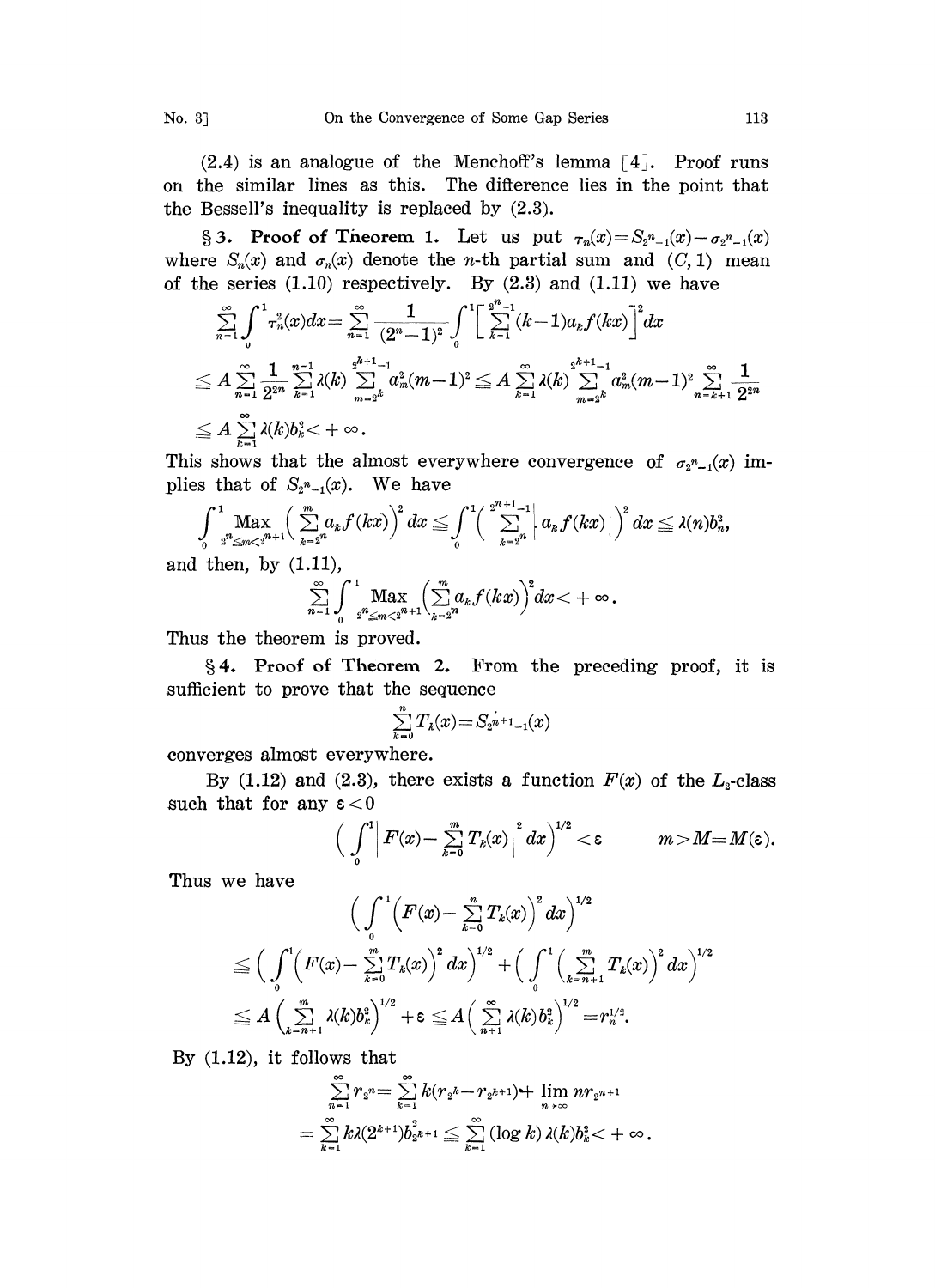This shows that the sequence  $\sum_{k=0}^{2^n} T_k(x)$  converges almost everywhere. Now, by  $(1.12)$  and  $(2.4)$ , we have

$$
\sum_{n=1}^{\infty} \int_{0}^{1} \max_{2^{n} \leq m < 2^{n+1}} \left( \sum_{k=2^{n}}^{m} T_k(x) \right)^2 dx \leq A \sum_{n=1}^{\infty} (\log 2^n)^2 \sum_{k=2^{n}}^{2^{n+1}-1} \lambda(k) b_k^2
$$
\n
$$
\leq A \sum_{n=1}^{\infty} \sum_{k=2^{n}}^{2^{n+1}-1} (\log k)^2 \lambda(k) b_k^2 < +\infty.
$$

This shows that the series  $\sum_{k=0}^{\infty} T_k(x)$  converges almost everywhere.

§ 5. Proof of Theorem 3. Let us put

(5.1) 
$$
U_{k}(x) = \sum_{i=2^{k}}^{2^{k+1}-1} a_{i} s_{\mu_{k}}(ix), \quad V_{k}(x) = T_{k}(x) - U_{k}(x)
$$

where  $\mu_k = [k^{1/2} \cdot (\log k)^{\beta/2} \cdot \cdot], \ \beta > 1, \text{ for } k = 2, 3, \ldots$ 

Then by (1.1) and (1.7) we have  
\n
$$
\int_{0}^{1} \sum_{k=2}^{\infty} \left| V_k(x) \left| dx \leq \int_{0}^{1} \sum_{k=2}^{\infty} \left| f(x) - s_{\mu_k}(x) \right| \right| \left| \sum_{i=2}^{2k+1} a_i \right| dx
$$
\n
$$
\leq \int_{0}^{1} \sum_{k=2}^{\infty} \left| f(x) - s_{\mu_k}(x) \right| \cdot \left| \lambda(k) b_k^2 \right|^{1/2} dx
$$
\n
$$
\leq \left( \int_{0}^{1} \left( \sum_{k=2}^{\infty} \left| f(x) - s_{\mu_k}(x) \right|^2 \right)^{1/2} dx \right) \left( \sum_{k=2}^{\infty} \lambda(k) b_k^2 \right)^{1/2}
$$
\n
$$
\leq A \left( \sum_{k=2}^{\infty} \int_{0}^{1} \left| f(x) - s_{\mu_k}(x) \right|^2 dx \right)^{1/2} \leq A \left( \sum_{k=2}^{\infty} \frac{1}{k (\log k)^8} \right)^{1/2} < +\infty.
$$
\nHence the series  $\sum |V_k(x)|$  converges almost everywhere and in

the  $L_z$ -mean.

On the other hand, by (1.13) and (2.3), the series  $\sum T_k(x)$  converges in the  $L_z$ -mean, and hence the series  $\sum U_k(x)$  converges in the  $L_2$ -mean, and then is the Fourier series of a function of the  $L_z$ -class. The  $m_z$ -th term in the series  $\sum U_k(x)$  is the trigonometrical polynomial with the first term<br>  $a_{m_k}[A_1 \cos{(2\pi 2^m k x)} + B_1 \sin{(2\pi 2^m k x)}],$ <br>
and with the last term

$$
a_{m_k}[A_1\cos\left(2\pi 2^{m_k}x\right)+B_1\sin\left(2\pi 2^{m_k}x\right)],
$$

and with the last term

 $a_2^{m_k+1} [A_{\mu_{m_k}} \cos{\{2\pi(2^{m_k+1}-1)\mu_{m_k}x\}} + B_{\mu_{m_k}} \sin{\{2\pi(2^{m_k+1}-1)\mu_{m_k}x\}}\}\,],$ where  $A_n$  and  $B_n$  are the *n*-th Fourier coefficients of  $f(x)$ . Let us now put

$$
\textstyle \sum\limits_{{\bf a} \, {\bf n}} U_k(x) \!=\! \sum c_k U_k(x) \!+\! \sum c'_k U_k(x)
$$

where  $c'_i=1-c_i$ 

$$
c_k = \begin{cases} 1 & \text{for } m_{2v-1} < k \leq m_{2v} \\ 0 & \text{otherwise.} \end{cases} \quad (v = 1, 2, \ldots),
$$

If we take

$$
m_k = [k (\log k)^{\tau}], \quad \gamma > 1,
$$

then

$$
B(\log k)^{\mathsf{T}} > m_{k+1} - m_k > B'(\log k)^{\mathsf{T}},
$$